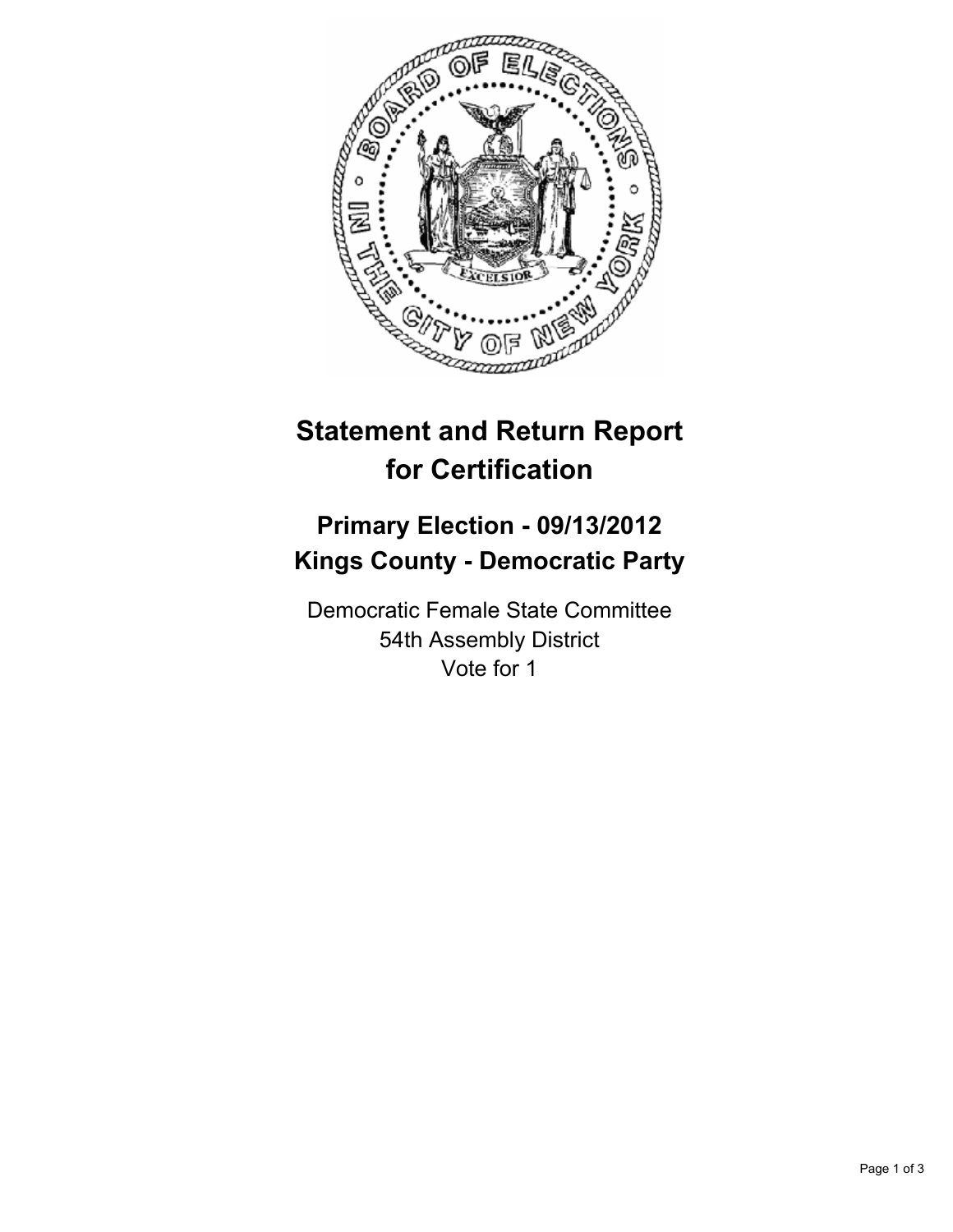

### **Assembly District 54**

| <b>PUBLIC COUNTER</b>                                    | 3,551    |
|----------------------------------------------------------|----------|
| <b>EMERGENCY</b>                                         | 0        |
| ABSENTEE/MILITARY                                        | 48       |
| <b>FEDERAL</b>                                           | 0        |
| <b>SPECIAL PRESIDENTIAL</b>                              | 0        |
| <b>AFFIDAVIT</b>                                         | 95       |
| <b>Total Ballots</b>                                     | 3,694    |
| Less - Inapplicable Federal/Special Presidential Ballots | $\Omega$ |
| <b>Total Applicable Ballots</b>                          | 3,694    |
| DARMA V. DIAZ                                            | 1,520    |
| PAULA A. MELENDEZ                                        | 1,578    |
| <b>ASSATA SHAKIE (WRITE-IN)</b>                          |          |
| UNATTRIBUTABLE WRITE-IN (WRITE-IN)                       | 7        |
| VICTOR ESCORBORES (WRITE-IN)                             | 1        |
| <b>Total Votes</b>                                       | 3,107    |
| Unrecorded                                               | 587      |